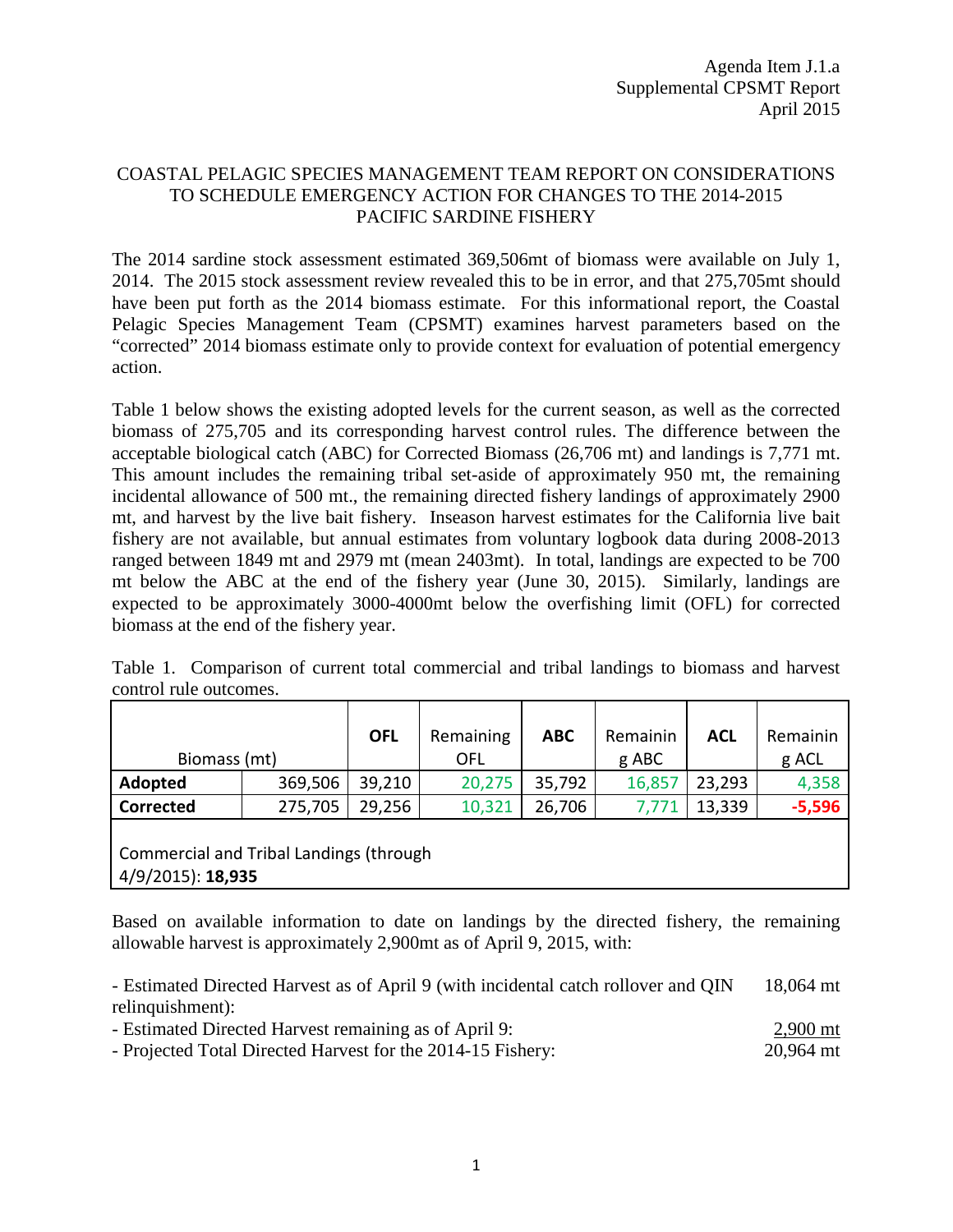The directed fishery landings by fishery period and state are provided in Table 2.

| Table 2. Directed ristictly randings as $\sigma$ April 9, 2015. |            |          |                   |              |  |  |  |  |
|-----------------------------------------------------------------|------------|----------|-------------------|--------------|--|--|--|--|
|                                                                 | California | Oregon   | <b>Washington</b> | <b>Total</b> |  |  |  |  |
| 1st<br>Period                                                   | 70.8       | 3,881.10 | 3,107.00          | 7,058.90     |  |  |  |  |
| <b>Totals</b>                                                   |            |          |                   |              |  |  |  |  |
| 2nd                                                             | 1,915.90   | 3,694.50 | 3,221.10          | 8,831.50     |  |  |  |  |
| Period                                                          |            |          |                   |              |  |  |  |  |
| <b>Totals</b>                                                   |            |          |                   |              |  |  |  |  |
| 3rd                                                             | 642.3      | 1531     | 0                 | 2173.3       |  |  |  |  |
| Period                                                          |            |          |                   |              |  |  |  |  |
| Totals                                                          |            |          |                   |              |  |  |  |  |

Table 2. Directed fishery landings as of April 9, 2015.

# **Current Directed Fishery Activity**

Currently, no directed fishing is occurring off Washington and California. Fishing is occurring off Oregon, which is unusual this time of year. Spotter planes detected sardines off the central Oregon coast in March. The number of vessels and processors has varied somewhat since fishing began on March 19. Two to four vessels have fished at any one time and two to four processors have been buying sardines. Since March 19, vessels have landed sardines into Winchester Bay, Newport, and Charleston. Fish are being trucked for processing to Astoria and Westport, WA. Sardines trucked to Westport are accounted for on an Oregon fish ticket or dockside tally sheet. Currently, two boats are landing into Winchester Bay, Oregon and 2-3 vessels are landing into Charleston, Oregon.

# Oregon Directed Fishery Catch Rates and Projections

Information on Oregon landings during March 19-30 are obtained from fish tickets. Information on Oregon landings during March 31 –April 9 are primarily from dockside weight tallies and the hails from 3 vessels on April 9. Landings in Oregon may have occurred since April 9.

The mean daily rate of landings into Oregon during March 19-April 9 was 70mt. At this rate, the remaining 2,900mt would be taken in approximately 41 calendar days, which would be May 20. During March 19-30, landings were made on 8 of the 12 calendar days. Information on the number of days fished during March 31-April 9 is not currently available. The average amount landed per fishing day in March was 129mt. At this rate, the remaining allocation may be taken in as little as 22 days (May 1). During March 31-April 9, the mean daily landing rate was lower, at 50mt per calendar day. At this rate, the remaining allocation may be taken in 58 days (June 6).

# Latent Effort and Oregon Permit Transfer Provisions

Oregon has 25 limited-entry permits, which are issued to a vessel. Permits are transferable up to two times per calendar year (OAR 635-004-0415). Fees for a permit transfer plus non-resident fees for a commercial boat license, a commercial fishing license and 3 crew total \$1140.

Reportedly, some Washington seiners are ready to begin fishing if sardines show up off Washington and harvest opportunity remains. Some California seiners are awaiting the Council's decision on this topic before heading to Oregon to fish.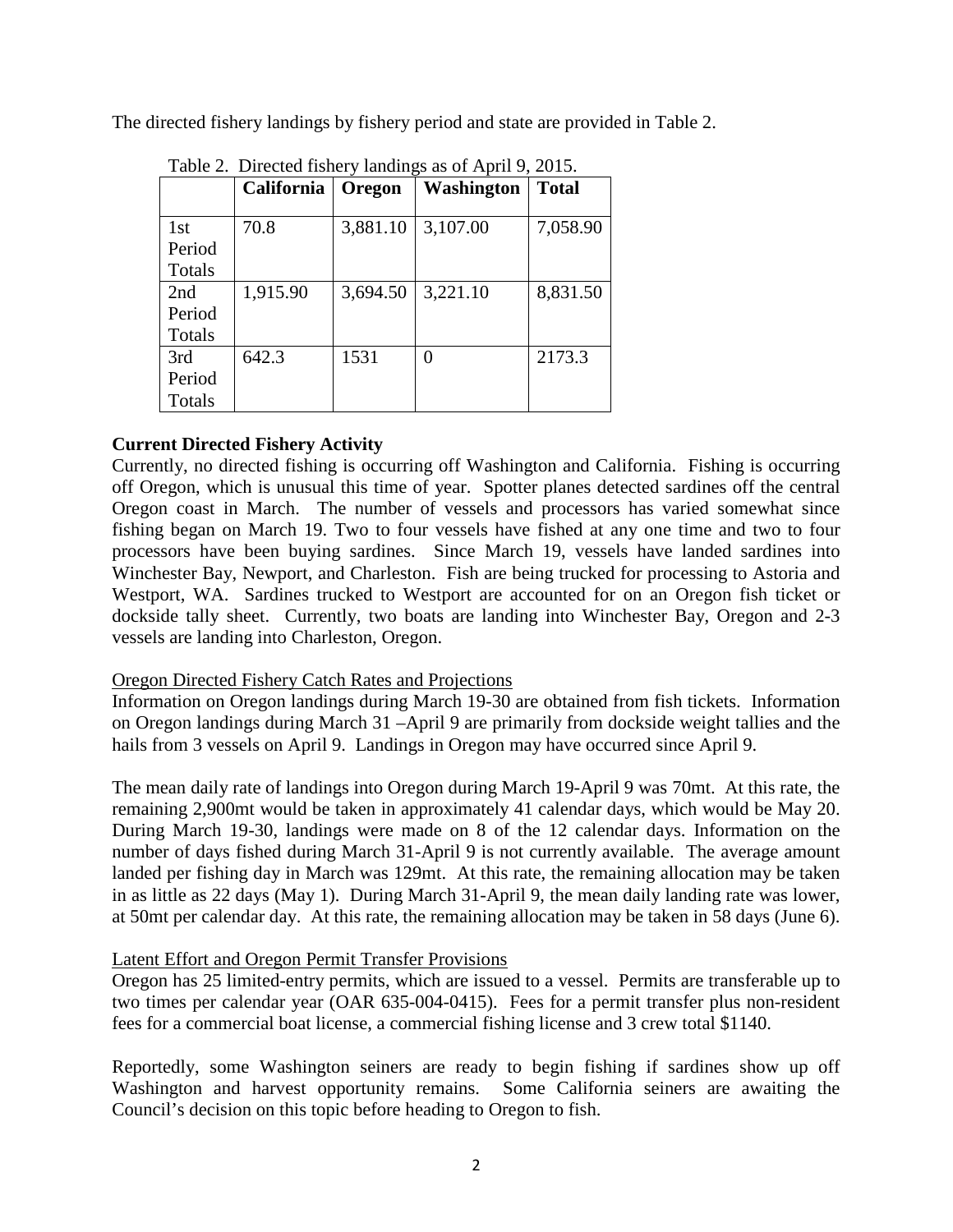#### **Other Landed Catch**

The CPSMT expects that total Period 3 incidental catch by CPS fisheries will fall within the allocation limit of 500 mt. For Periods 1 and 2, incidental catch by CPS fisheries was less than half this amount (208mt and about 111mt, respectively).

For the period between a closure of the directed fishery in Period 3, if any, and June 30, the 500mt incidental set aside remains for the third fishing period. Approximately 950 mt remain in the tribal set aside.

# **Agency Management Action Capability**

States have different regulatory and public notification processes and timeliness for implementing potential changes to management specifications.

#### California

If the California Fish and Game Commission were to use California Fish and Game Code Section 240 to take emergency action to close the sardine fishery, the process will take at least 30 days.

#### From the code:

240. (a) Notwithstanding any other provisions of this code, the commission, when promulgating regulations pursuant to any authority otherwise vested in it by this code, may, after at least one hearing, adopt an emergency regulation or order of repeal pursuant to Section 11346.1 of the Government Code if it makes either of the following findings:

 (1) That the adoption of a regulation or order of repeal of a regulation is necessary for the immediate conservation, preservation, or protection of birds, mammals, reptiles, or fish, including, but not limited to, any nests or eggs thereof.

#### Oregon

Oregon Department of Fish and Wildlife can take emergency action via a temporary rule within a day, if necessary. To provide adequate opportunity for agency consideration and public notice, implementing a fishery change can be operationally accomplished within 5 business days.

#### Washington

The Washington Department of Fish and Wildlife (WDFW) can take emergency action if an immediate resource conservation need is identified. Specifically from the Revised Code of Washington (34.05.350), if an agency for good cause finds: That immediate adoption, amendment, or repeal of a rule is necessary for the preservation of the public health, safety, or general welfare, and that observing the time requirements of notice and opportunity to comment upon adoption of a permanent rule would be contrary to the public interest. An emergency rule adopted under this section takes effect upon filing with the code reviser, unless a later date is specified in the order of adoption, and may not remain in effect for longer than one hundred twenty days after filing. Using the emergency rule approach, the process can take minimally a day, depending largely on the code reviser schedule.

# **Impacts on Ex-Vessel Revenue**

Current Oregon sardine prices are considerably higher than in past years, with processors paying 18 cents per pound (ex-vessel revenue). Normally price is about 11-12 cents per pound. Each 1,000 mt is worth \$375,000-\$400,000 in ex-vessel revenue.